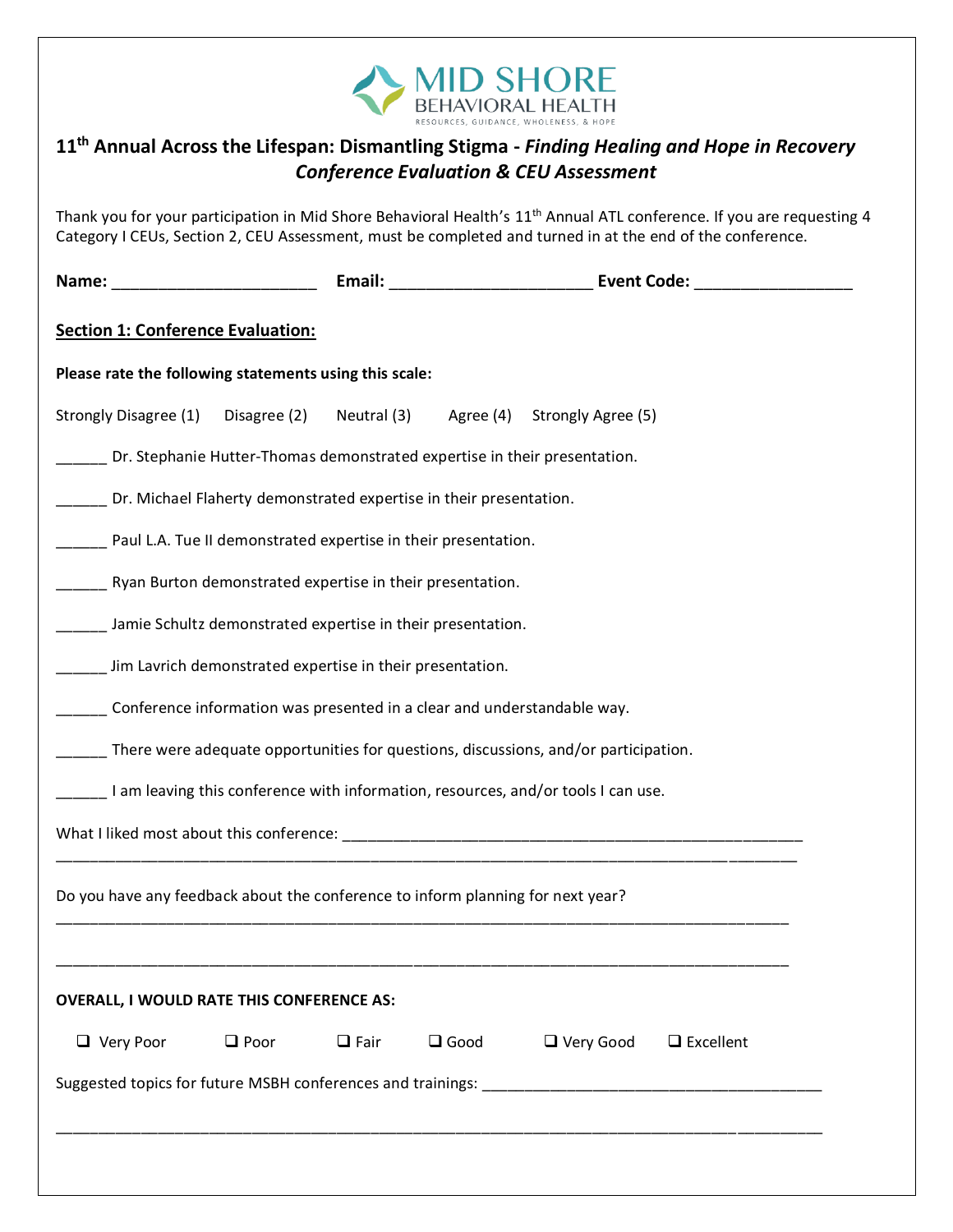## **Section 2: CEU Assessment: Please complete a minimum of two questions thoroughly from each speaker in order receive CEUs. Dr. Stephanie Hutter-Thomas: Presentation Title:** Stigma 101: A Foundational Understanding of Explicit Negative Bias Towards Substance Use and People with Substance Use Disorder What is the definition of stigma provided in the presentation? List the four types of stigma. 1.  $\qquad \qquad$  2.  $3.$  4. Describe the impact of shame and stigma on either: the individual, the family/caregivers, or addiction professionals. What is the impact of stigma in institutional settings, such as healthcare and judicial systems, and the collateral consequences of incarceration? List one evidence-based solution to reduce the prevalence of stigma: **Dr. Michael Flaherty: Presentation Title:** Addiction and Recovery: Seminal Insights Across a Lifespan List three or more take-aways on the biological, psychological, sociological, and spiritual aspects of addiction. 1. 2. 3. List two facts about the history of addiction treatment: 1. 2. What are some barriers in solving America's addiction problem? What are some aspects of the new model or paradigm proposed by Dr. Flaherty?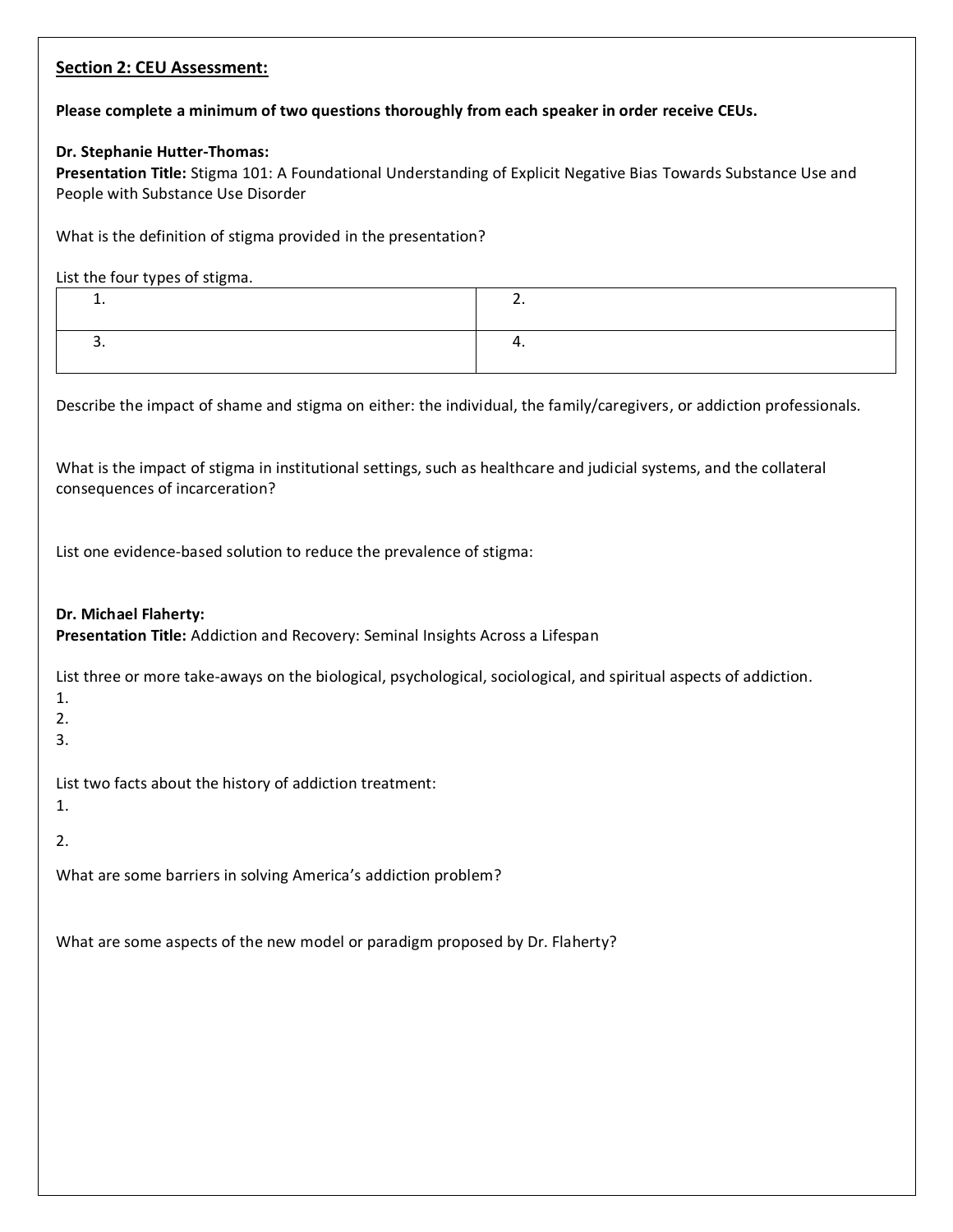## **Paul Tue:**

**Presentation Title:** Children & Adolescents

Specific to this population, what are some ways to overcome stigma surrounding mental health and substance use?

Where can help be found?

List ways Mr. Tue shares to overcome obstacles to recovery.

Why is it important to understand that everyone's journey to recovery is different?

**Ryan Burton: Presentation Title:** Transitioning Age Youth

What is the impact of COVID/Isolation on transitioning aged youth?

What is the difference between experimentation vs. problems?

List some of the ways Mr. Burton shares to reduce stigma and provide access to support.

What treatment options are available?

How is substance use different based on race, ethnicity and socioeconomic status?

**Jamie Schultz: Presentation Title:** Adults

What has been the impact of stigma on Ms. Schultz, on others?

What does healing look like?

What are key take-aways from Ms. Schultz's presentation?